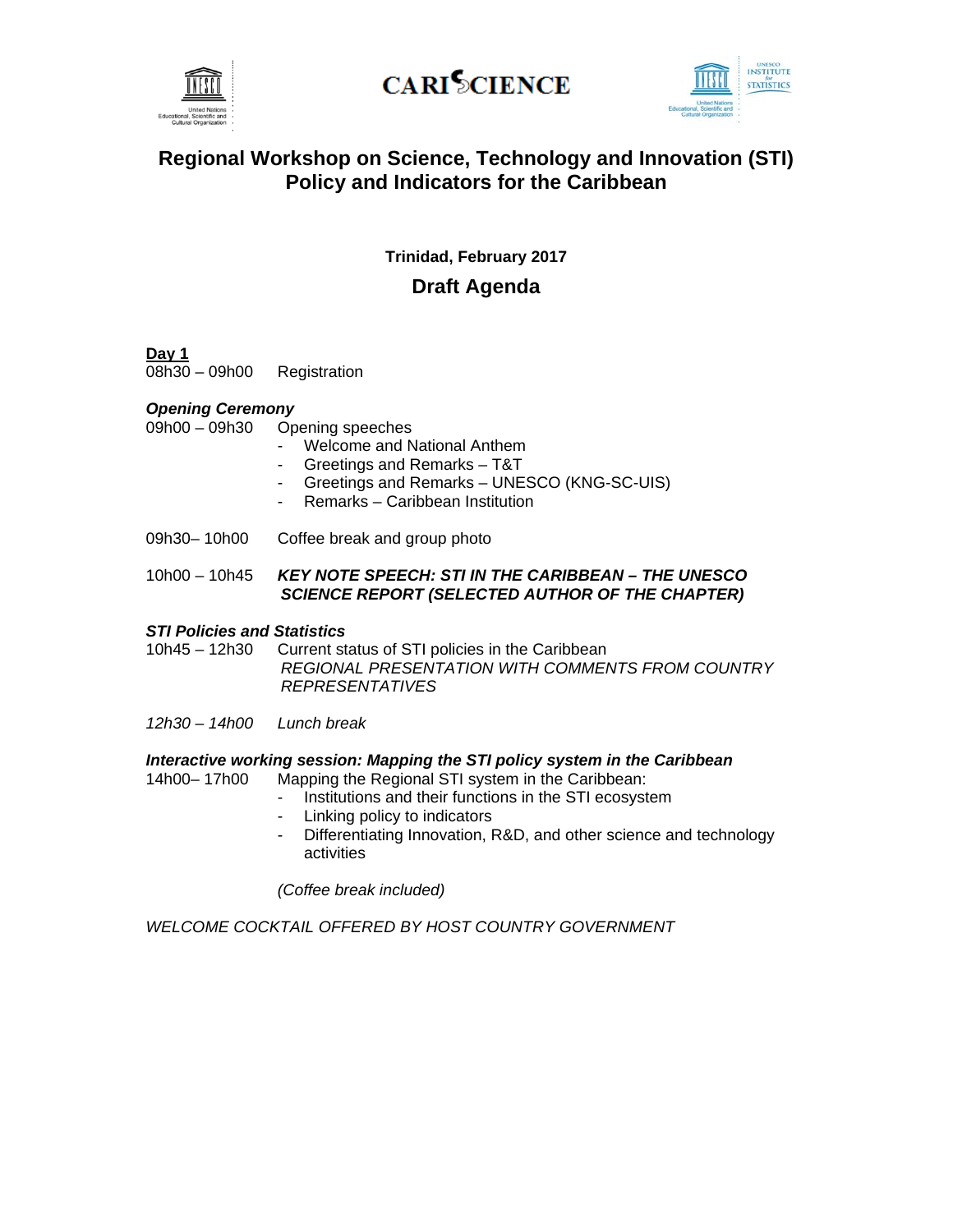

**CARISCIENCE** 



### **Day 2**

#### *Gender Equality in STEM*

09h00 – 10h30 Gender Equality in STEM – The UNESCO SAGA Project

- The SAGA Gender Objectives List
- Measuring Gender Equality in STEM: The SAGA Toolkit
- **STI Policies for Gender Equality**
- *10h30 11h00 Coffee break*

#### *Interactive working session: Measuring R&D in the Caribbean (1)*

11h00 – 12h30 Estimating R&D personnel and expenditure in the Caribbean Theoretical underpinnings from the Frascati Manual Practical exercise based on the mapping produced on the first day and information provided by participants

*12h30 – 14h00 Lunch break* 

#### **14:00 – 18:00 GROUP ACTIVITY: VISIT UWI OR OTHER LABS IN T&T, PLUS SIGHTSEEING VISIT**

18:00 Dinner offered by host institution (TBC)

## **Day 3**

#### *Interactive working session: Measuring R&D in the Caribbean (2)*

- 09h00 10h30 Estimating R&D personnel and expenditure in the Caribbean Theoretical underpinnings from the Frascati Manual Practical exercise based on the mapping produced on the first day and information provided by participants
- *10h30 11h00 Coffee break*

#### *Conduct of R&D surveys*

- 11h00 12h30 Introduction to the UIS Guide on Conducting an R&D Survey Survey procedures The R&D survey as a project Model questionnaires
- *12h30 14h00 Lunch break*

# *From evidence to policy: building blocks for National and Regional STI policies*

14h00 – 15h30 Building blocks for STI policies:

- The context: UN Sustainable Development Goals, Regional Priorities, National development strategies
- Key policy issues to take into account for priority setting: Thematic Priorities, Human Resources (including Gender), Institutions, Regional cooperation, etc.

*15h30 – 16h00 Coffee break*